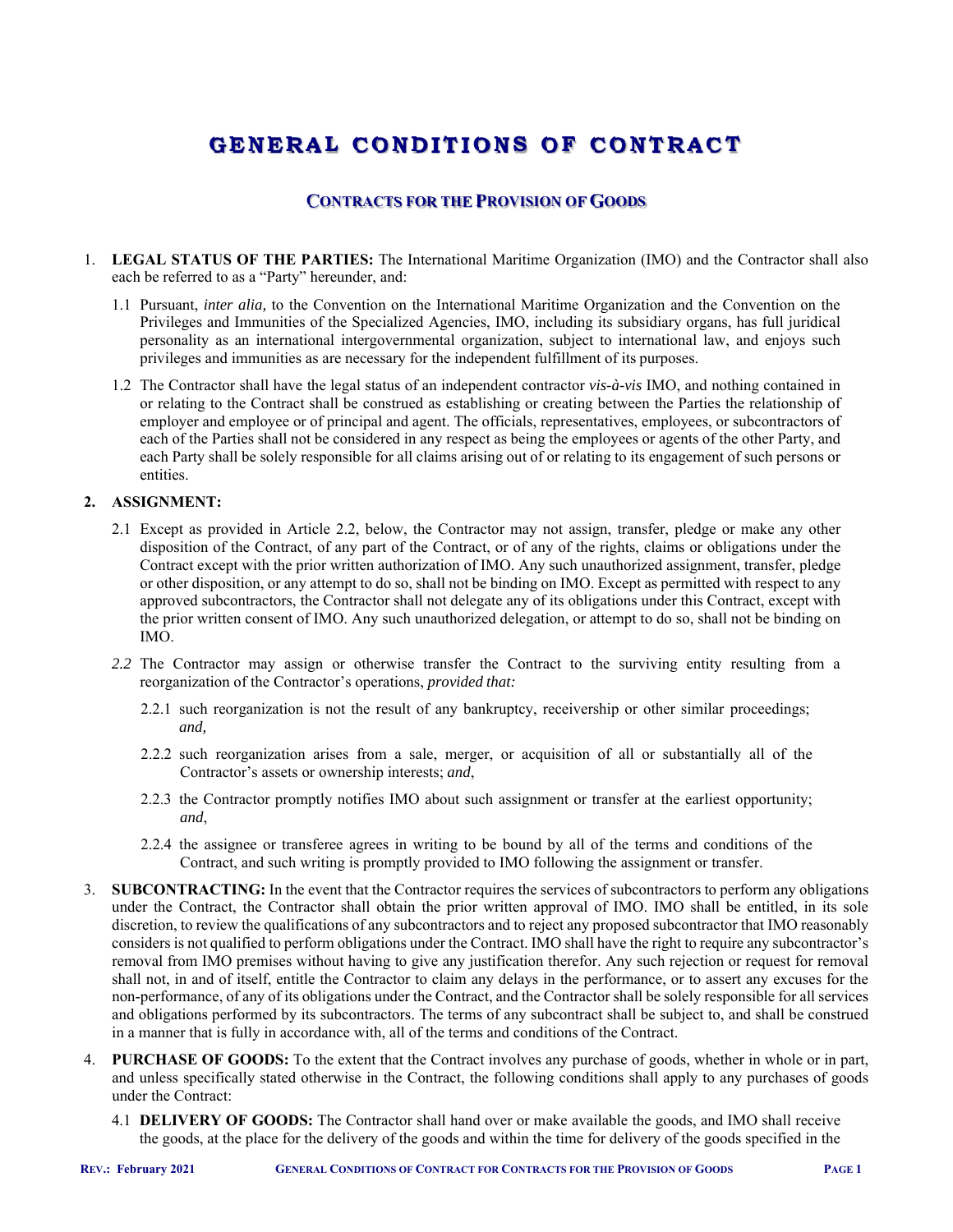Contract. The Contractor shall provide to IMO such shipment documentation (including, without limitation, bills of lading, airway bills, and commercial invoices) as are specified in the Contract or, otherwise, as are customarily utilized in the trade. All manuals, instructions, displays and any other information relevant to the goods shall be in the English language unless otherwise specified in the Contract. Unless otherwise stated in the Contract (including, but not limited to, in any "INCOTERM" or similar trade term), the entire risk of loss, damage to, or destruction of the goods shall be borne exclusively by the Contractor until physical delivery of the goods to IMO in accordance with the terms of the Contract. Delivery of the goods shall not be deemed in itself as constituting acceptance of the goods by IMO.

- 4.2 **PACKAGING OF THE GOODS:** The Contractor shall package the goods for delivery in accordance with the highest standards of export packaging for the type and quantities and modes of transport of the goods. The goods shall be packed and marked in a proper manner in accordance with the instructions stipulated in the Contract.
- 4.3 **TRANSPORTATION & FREIGHT:** Unless otherwise specified in the Contract (including, but not limited to, in any "INCOTERM" or similar trade term), the Contractor shall be solely liable for making all transport arrangements and for payment of freight and insurance costs for the shipment and delivery of the goods in accordance with the requirements of the Contract. The Contractor shall ensure that IMO receives all necessary transport documents in a timely manner so as to enable IMO to take delivery of the goods in accordance with the requirements of the Contract.
- 4.4 **WARRANTIES:** Unless otherwise specified in the Contract, in addition to and without limiting any other warranties, remedies or rights of IMO stated in or arising under the Contract, the Contractor warrants and represents that:
	- 4.4.1 The goods, including all packaging and packing thereof, conform to the specifications of the Contract, are fit for the purposes for which such goods are ordinarily used and for any purposes expressly made known in writing in the Contract, and shall be of even quality, free from faults and defects in design, material, manufacturer and workmanship;
	- 4.4.2 If the Contractor is not the original manufacturer of the goods, the Contractor shall provide IMO with the benefit of all manufacturers' warranties in addition to any other warranties required to be provided under the Contract;
	- 4.4.3 The goods are of the quality, quantity and description required by the Contract, including when subjected to conditions prevailing in the place of final destination;
	- 4.4.4 The goods are free from any right of claim by any third-party, including claims of infringement of any intellectual property rights, including, but not limited to, patents, copyright and trade secrets;
	- 4.4.5 The goods are new and unused;
	- 4.4.6 All warranties will remain fully valid following any delivery of the goods and for a period of not less than one (1) year following acceptance of the goods by IMO in accordance with the Contract;
	- 4.4.7 During any period in which the Contractor's warranties are effective, upon notice by IMO that the goods do not conform to the requirements of the Contract, the Contractor shall promptly and at its own expense correct such non-conformities or, in case of its inability to do so, replace the defective goods with goods of the same or better quality or, at its own cost, remove the defective goods and fully reimburse IMO for the purchase price paid for the defective goods; and,
	- 4.4.8 The Contractor shall remain responsive to the needs of IMO for any services that may be required in connection with any of the Contractor's warranties under the Contract.
- 4.5 **ACCEPTANCE OF GOODS:** Under no circumstances shall IMO be required to accept any goods that do not conform to the specifications or requirements of the Contract. IMO may condition its acceptance of the goods upon the successful completion of acceptance tests as may be specified in the Contract or otherwise agreed in writing by the Parties. In no case shall IMO be obligated to accept any goods unless and until IMO has had a reasonable opportunity to inspect the goods following delivery. If the Contract specifies that IMO shall provide a written acceptance of the goods, the goods shall not be deemed accepted unless and until IMO in fact provides such written acceptance. In no case shall payment by IMO in and of itself constitute acceptance of the goods.
- 4.6 **REJECTION OF GOODS:** Notwithstanding any other rights of, or remedies available to IMO under the Contract, in case any of the goods are defective or otherwise do not conform to the specifications or other requirements of the Contract, IMO, at its sole option, may reject or refuse to accept the goods, and within thirty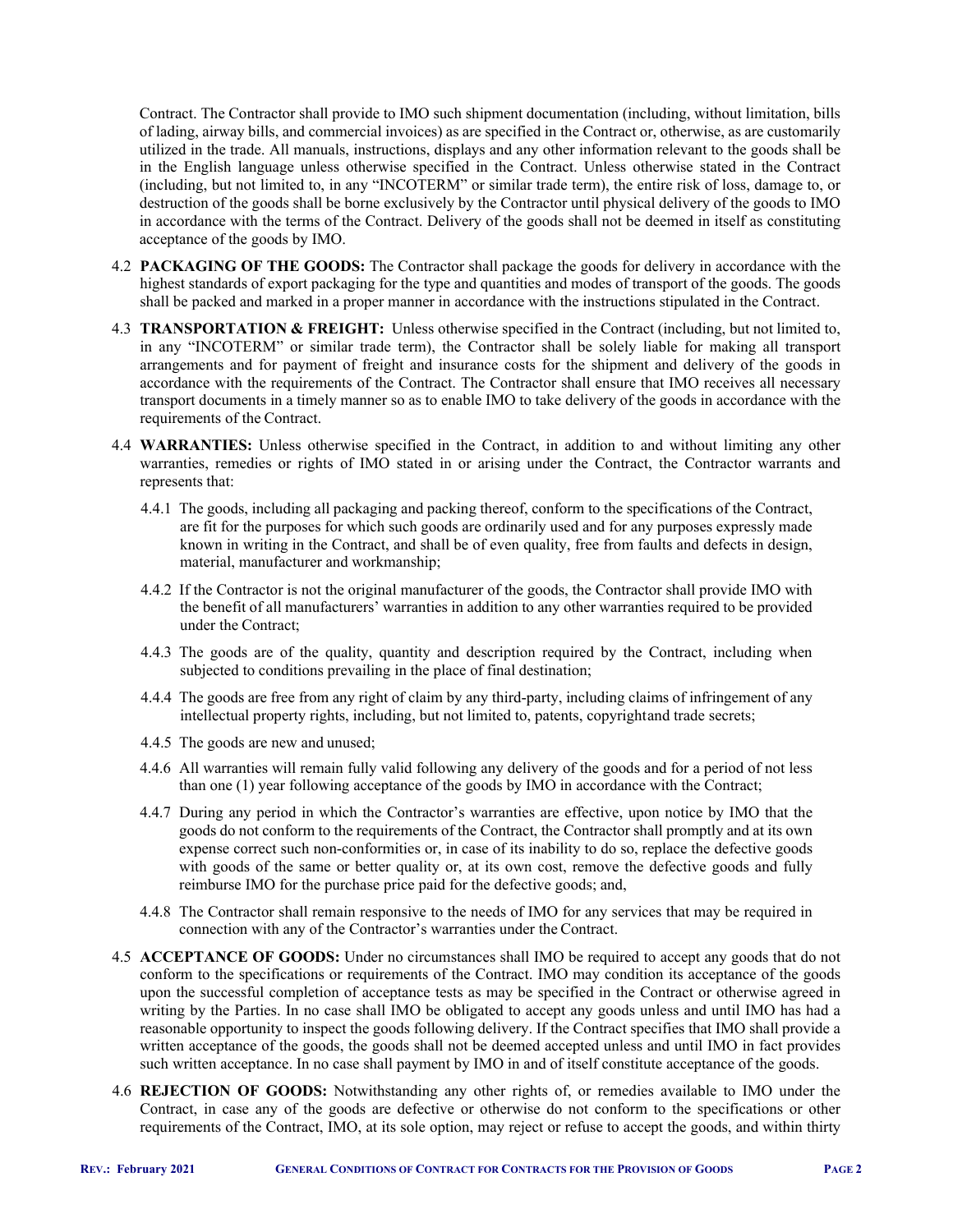(30) days following receipt of notice from IMO of such rejection or refusal to accept the goods, the Contractor shall, in sole option of IMO:

- 4.6.1 provide a full refund upon return of the goods, or a partial refund upon a return of a portion of the goods, by IMO; *or,*
- 4.6.2 repair the goods in a manner that would enable the goods to conform to the specifications or other requirements of the Contract; *or*,
- 4.6.3 replace the goods with goods of equal or better quality; *and*,
- 4.6.4 pay all costs relating to the repair or return of the defective goods as well as the costs relating to the storage of any such defective goods and for the delivery of any replacement goods to IMO.
- 4.7 In the event that IMO elects to return any of the goods for the reasons specified in Article 4.6, above, IMO may procure the goods from another source. In addition to any other rights or remedies available to IMO under the Contract, including, but not limited to, the right to terminate the Contract, the Contractor shall be liable for any additional cost beyond the balance of the Contract price resulting from any such procurement, including, *inter alia*, the costs of engaging in such procurement, and IMO shall be entitled to compensation from the Contractor for any reasonable expenses incurred for preserving and storing the goods for the Contractor's account.
- 4.8 **TITLE:** The Contractor warrants and represents that the goods delivered under the Contract are unencumbered by any third party's title or other property rights, including, but not limited to, any liens or security interests. Unless otherwise expressly provided in the Contract, title in and to the goods shall pass from the Contractor to IMO upon delivery of the goods and their acceptance by IMO in accordance with the requirements of the Contract.
- 4.9 **EXPORT LICENSING:** The Contractor shall be responsible for obtaining any export license required with respect to the goods, products, or technologies, including software, sold, delivered, licensed or otherwise provided to IMO under the Contract. The Contractor shall procure any such export license in an expeditious manner. Subject to and without any waiver of the privileges and immunities of IMO, IMO shall lend the Contractor all reasonable assistance required for obtaining any such export license. Should any Governmental entity refuse, delay or hinder the Contractor's ability to obtain any such export license, the Contractor shall promptly consult with IMO to enable IMO to take appropriate measures to resolve the matter.

# 5. **INDEMNIFICATION**:

- 5.1 The Contractor shall indemnify, defend, and hold and save harmless, IMO, and its officials, agents and employees, from and against all suits, proceedings, claims, demands, losses and liability of any kind or nature brought by any third party against IMO, including, but not limited to, all litigation costs and expenses, attorney's fees, settlement payments and damages, based on, arising from, or relating to:
	- 5.1.1 allegations or claims that the possession of or use by IMO of any patented device, any copyrighted material, or any other goods, property or services provided or licensed to IMO under the terms of the Contract, in whole or in part, separately or in a combination contemplated by the Contractor's published specifications therefor, or otherwise specifically approved by the Contractor, constitutes an infringement of any patent, copyright, trademark, or other intellectual property right of any third party; *or,*
	- 5.1.2 any acts or omissions of the Contractor, or of any subcontractor or anyone directly or indirectly employed by them in the performance of the Contract, which give rise to legal liability to anyone not a party to the Contract, including, without limitation, claims and liability in the nature of a claim for workers' compensation.
- 5.2 The indemnity set forth in Article 5.1.1, above, shall not apply to:
	- 5.2.1 A claim of infringement resulting from the Contractor's compliance with specific written instructions by IMO directing a change in the specifications for the goods, property, materials, equipment or supplies to be or used, or directing a manner of performance of the Contract or requiring the use of specifications not normally used by the Contractor; *or*
	- 5.2.2 A claim of infringement resulting from additions to or changes in any goods, property, materials equipment, supplies or any components thereof furnished under the Contract if IMO or another party acting under the direction of IMO made such changes.
- 5.3 In addition to the indemnity obligations set forth in this Article 5, the Contractor shall be obligated, at its sole expense, to defend IMO and its officials, agents and employees, pursuant to this Article 5, regardless of whether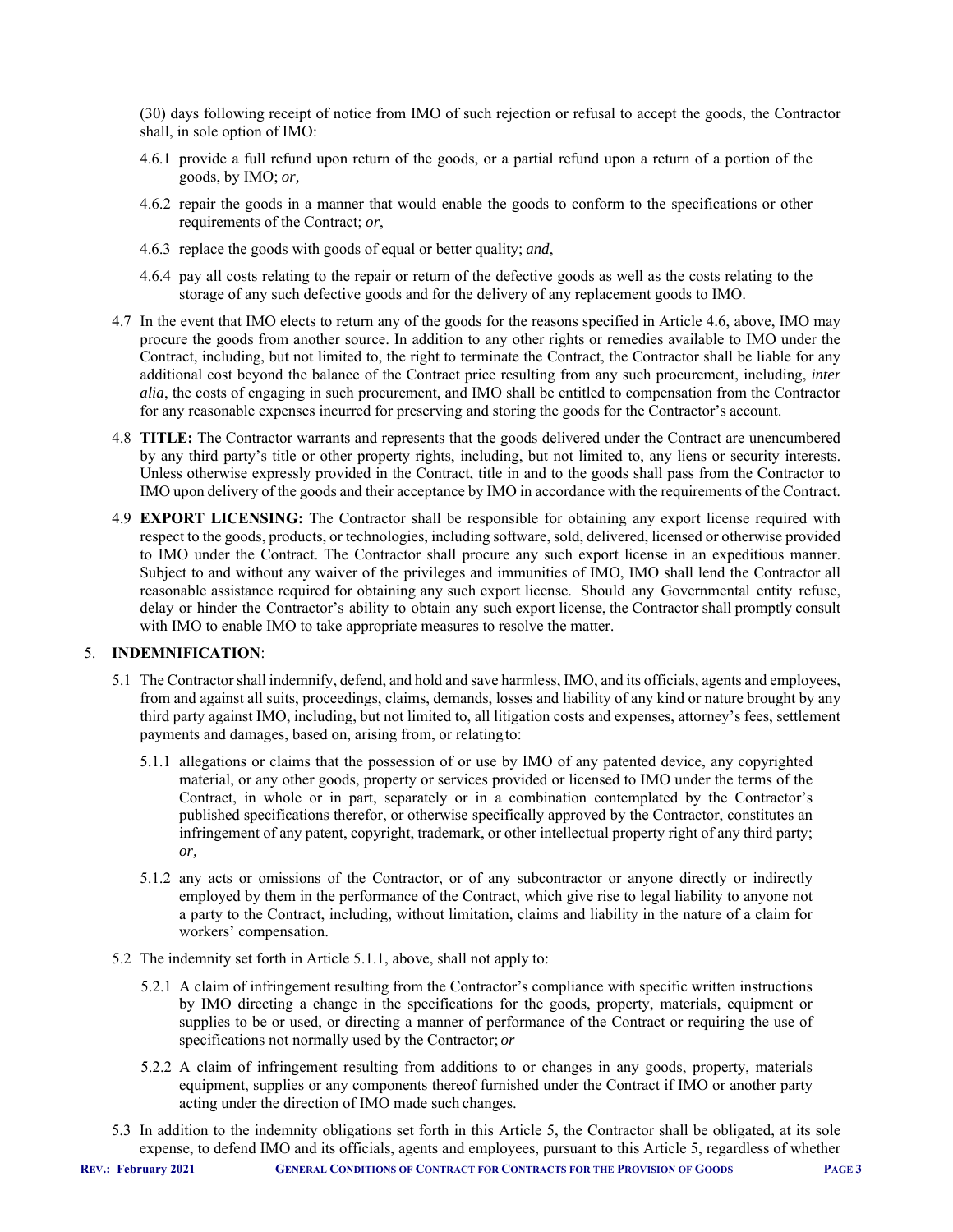the suits, proceedings, claims and demands in question actually give rise to or otherwise result in any loss or liability.

- 5.4 IMO shall advise the Contractor about any such suits, proceedings, claims, demands, losses or liability within a reasonable period of time after having received actual notice thereof. The Contractor shall have sole control of the defense of any such suit, proceeding, claim or demand and of all negotiations in connection with the settlement or compromise thereof, except with respect to the assertion or defense of the privileges and immunities of IMO or any matter relating thereto, for which only IMO itself is authorized to assert and maintain. IMO shall have the right, at its own expense, to be represented in any such suit, proceeding, claim or demand by independent counsel of its own choosing.
- 5.5 In the event the use by IMO of any goods, property or services provided or licensed to IMO by the Contractor, in whole or in part, in any suit or proceeding, is for any reason enjoined, temporarily or permanently, or is found to infringe any patent, copyright, trademark or other intellectual property right, or in the event of a settlement, is enjoined, limited or otherwise interfered with, then the Contractor, at its sole cost and expense, shall, promptly, either:
	- 5.5.1 procure for IMO the unrestricted right to continue using such goods or services provided to IMO;
	- 5.5.2 replace or modify the goods or services provided to IMO, or part thereof, with the equivalent or better goods or services, or part thereof, that is non-infringing; *or*
	- 5.5.3 refund to IMO the full price paid by IMO for the right to have or use such goods, property or services, or part thereof.

# 6. **INSURANCE AND LIABILITY**:

- 6.1 The Contractor shall pay IMO promptly for all loss, destruction, or damage to the property of IMO caused by the Contractor's personnel or by any of its subcontractors or anyone else directly or indirectly employed by the Contractor or any of its subcontractors in the performance of the Contract.
- 6.2 Unless otherwise provided in the Contract, prior to commencement of performance of any other obligations under the Contract, and subject to any limits set forth in the Contract, the Contractor shall take out and shall maintain for the entire term of the Contract, for any extension thereof, and for a period following any termination of the Contract reasonably adequate to deal with losses:
	- 6.2.1 insurance against all risks in respect of its property and any equipment used for the performance of the Contract;
	- 6.2.2 workers' compensation insurance, or its equivalent, or employer's liability insurance, or its equivalent, with respect to the Contractor's personnel sufficient to cover all claims for injury, death and disability, or any other benefits required to be paid by law, in connection with the performance of the Contract;
	- 6.2.3 liability insurance in an adequate amount to cover all claims, including, but not limited to, claims for death and bodily injury, products and completed operations liability, loss of or damage to property, and personal and advertising injury, arising from or in connection with the Contractor's performance under the Contract, including, but not limited to, liability arising out of or in connection with the acts or omissions of the Contractor, its personnel, agents, or invitees, or the use, during the performance of the Contract, of any vehicles, boats, airplanes or other transportation vehicles and equipment, whether or not owned by the Contractor; *and*,
	- 6.2.4 such other insurance as may be agreed upon in writing between IMO and the Contractor.
- 6.3 The Contractor's liability policies shall also cover subcontractors and all defense costs and shall contain a standard "cross liability" clause.
- 6.4 The Contractor acknowledges and agrees that IMO accepts no responsibility for providing life, health, accident, travel or any other insurance coverage which may be necessary or desirable in respect of any personnel performing services for the Contractor in connection with the Contract.
- 6.5 Except for the workers' compensation insurance or any self-insurance program maintained by the Contractor and approved by IMO, in its sole discretion, for purposes of fulfilling the Contractor's requirements for providing insurance under the Contract, the insurance policies required under the Contract shall:
	- 6.5.1 name IMO as an additional insured under the liability policies, including, if required, as a separate endorsement under the policy;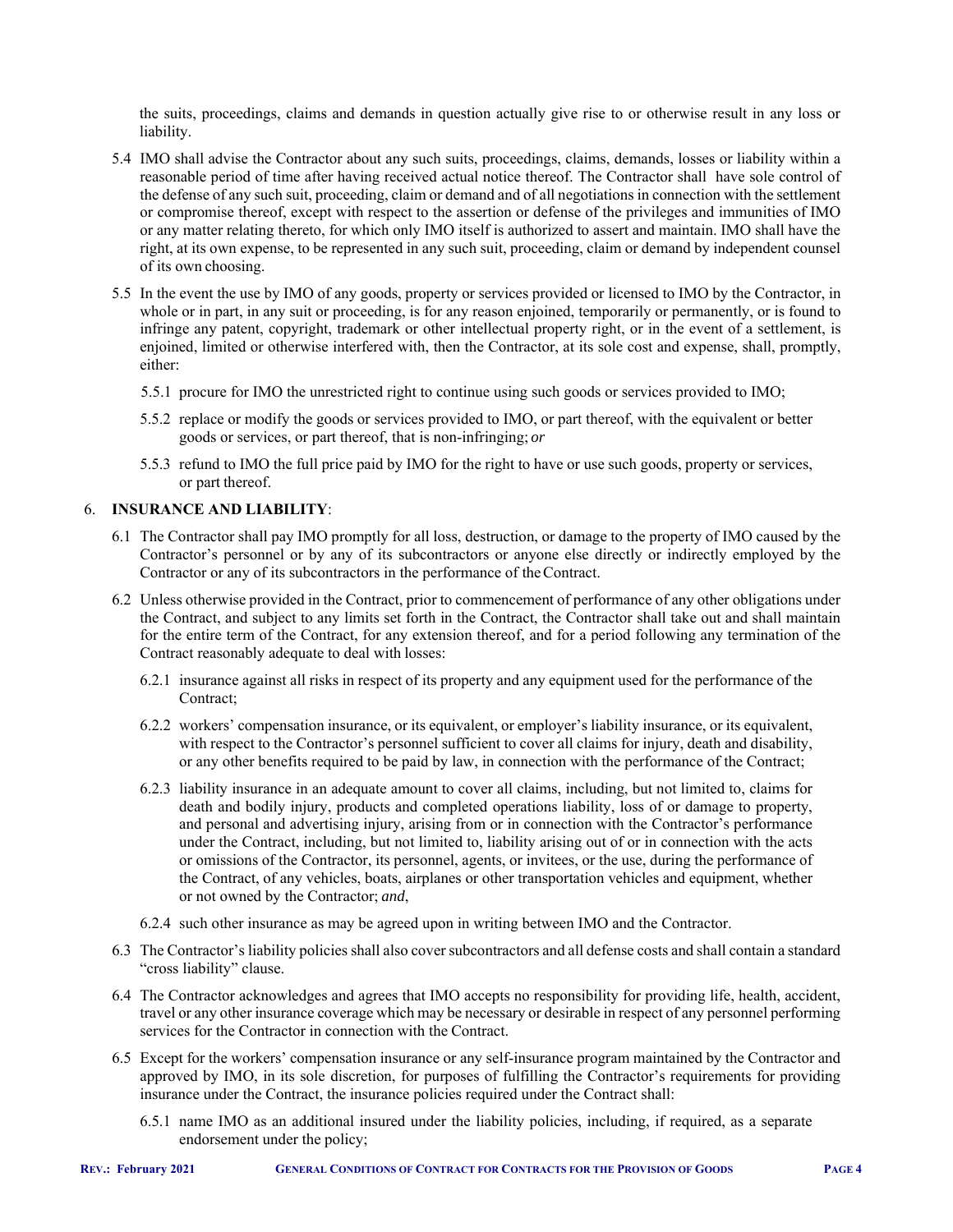- 6.5.2 include a waiver of subrogation of the Contractor's insurance carrier's rights against IMO;
- 6.5.3 provide that IMO shall receive written notice from the Contractor's insurance carrier not less than thirty (30) days prior to any cancellation or material change of coverage; *and*,
- 6.5.4 include a provision for response on a primary and non-contributing basis with respect to any other insurance that may be available to IMO.
- 6.6 The Contractor shall be responsible to fund all amounts within any policy deductible or retention.
- 6.7 Except for any self-insurance program maintained by the Contractor and approved by IMO for purposes of fulfilling the Contractor's requirements for maintaining insurance under the Contract, the Contractor shall maintain the insurance taken out under the Contract with reputable insurers that are in good financial standing and that are acceptable to IMO. Prior to the commencement of any obligations under the Contract, the Contractor shall provide IMO with evidence, in the form of certificate of insurance or such other form as IMO may reasonably require, that demonstrates that the Contractor has taken out insurance in accordance with the requirements of the Contract. IMO reserves the right, upon written notice to the Contractor, to obtain copies of any insurance policies or insurance program descriptions required to be maintained by the Contractor under the Contract. Notwithstanding the provisions of Article 6.5.3, above, the Contractor shall promptly notify IMO concerning any cancellation or material change of insurance coverage required under the Contract.
- 6.8 The Contractor acknowledges and agrees that neither the requirement for taking out and maintaining insurance as set forth in the Contract nor the amount of any such insurance, including, but not limited to, any deductible or retention relating thereto, shall in any way be construed as limiting the Contractor's liability arising under or relating to the Contract.
- 7. **ENCUMBRANCES AND LIENS**: The Contractor shall not cause or permit any lien, attachment or other encumbrance by any person to be placed on file or to remain on file in any public office or on file with IMO against any monies due to the Contractor or that may become due for any work done or against any goods supplied or materials furnished under the Contract, or by reason of any other claim or demand against the Contractor or IMO.
- 8. **EQUIPMENT FURNISHED BY IMO TO THE CONTRACTOR**: Title to any equipment and supplies that may be furnished by IMO to the Contractor for the performance of any obligations under the Contract shall rest with IMO, and any such equipment shall be returned to IMO at the conclusion of the Contract or when no longer needed by the Contractor. Such equipment, when returned to IMO, shall be in the same condition as when delivered to the Contractor, subject to normal wear and tear, and the Contractor shall be liable to compensate IMO for the actual costs of any loss of, damage to, or degradation of the equipment that is beyond normal wear and tear.

# 9. **COPYRIGHT**, PATENTS AND OTHER PROPRIETARY RIGHTS:

- 9.1 Except as is otherwise expressly provided in writing in the Contract, IMOs shall be entitled to all intellectual property and other proprietary rights including, but not limited to, patents, copyrights, and trademarks, with regard to products, processes, inventions, ideas, know-how, or documents and other materials which the Contractor has developed for IMO under the Contract and which bear a direct relation to or are produced or prepared or collected in consequence of, or during the course of, the performance of the Contract. The Contractor acknowledges and agrees that such products, documents and other materials constitute works made for hire for IMO.
- 9.2 To the extent that any such intellectual property or other proprietary rights consist of any intellectual property or other proprietary rights of the Contractor: (i) that pre-existed the performance by the Contractor of its obligations under the Contract, or (ii) that the Contractor may develop or acquire, or may have developed or acquired, independently of the performance of its obligations under the Contract, IMO does not and shall not claim any ownership interest thereto, and the Contractor grants to IMO a perpetual license to use such intellectual property or other proprietary right solely for the purposes of and in accordance with the requirements of the Contract.
- 9.3 At the request of IMO, the Contractor shall take all necessary steps, execute all necessary documents and generally assist in securing such proprietary rights and transferring or licensing them to IMO in compliance with the requirements of the applicable law and of the Contract.
- 9.4 Subject to the foregoing provisions, all maps, drawings, photographs, mosaics, plans, reports, estimates, recommendations, documents, and all other data compiled by or received by the Contractor under the Contract shall be the property of IMO, shall be made available for use or inspection by IMO at reasonable times and in reasonable places, shall be treated as confidential, and shall be delivered only to IMO authorized officials on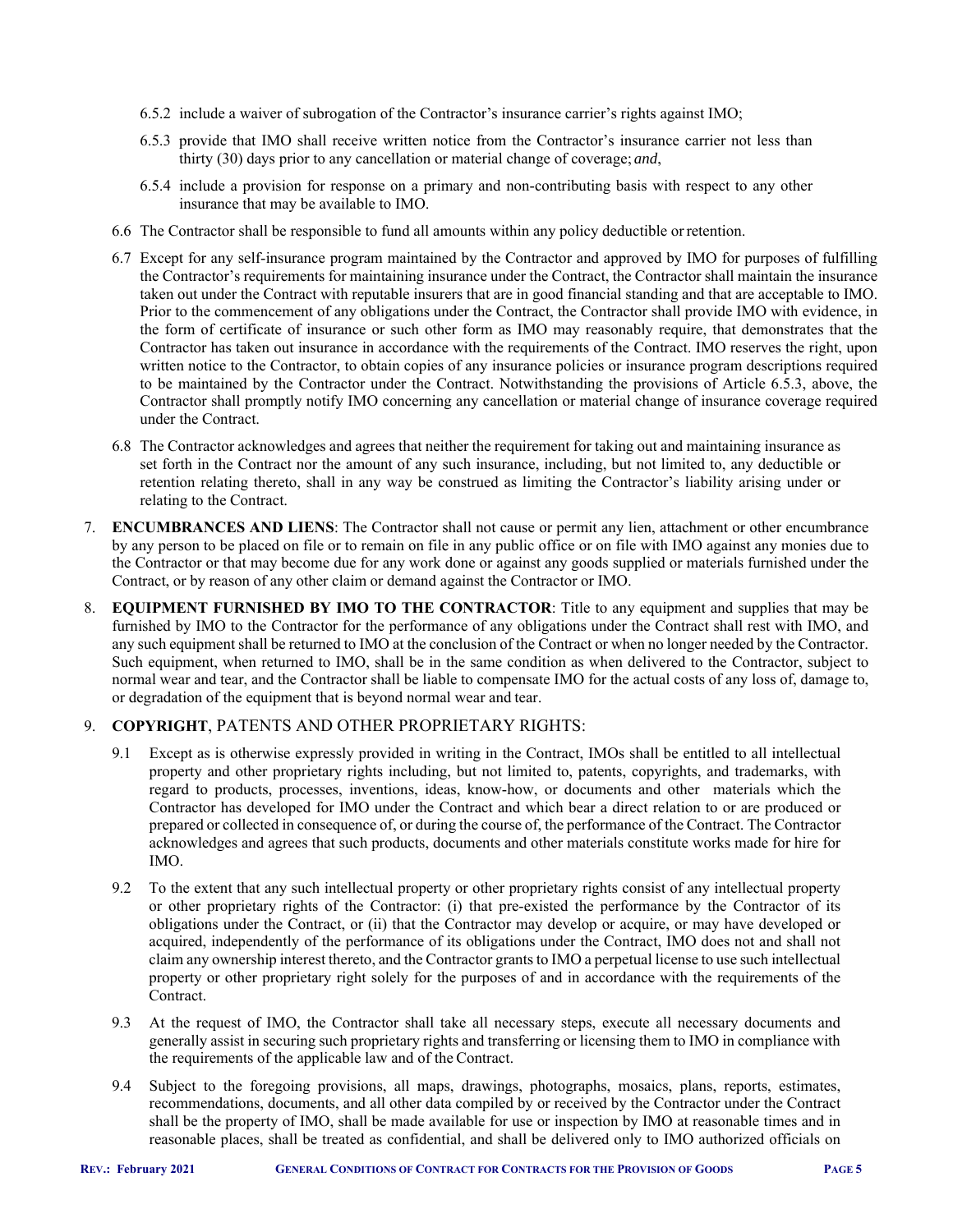completion of work under the Contract.

- 10. **PUBLICITY, AND USE OF THE NAME, EMBLEM OR OFFICIAL SEAL OF THE IMO:** The Contractor shall not advertise or otherwise make public for purposes of commercial advantage or goodwill that it has a contractual relationship with IMO, nor shall the Contractor, in any manner whatsoever use the name, emblem or official seal of IMO, or any abbreviation of the name of IMO in connection with its business or otherwise without the written permission of IMO.
- 11. **CONFIDENTIAL NATURE OF DOCUMENTS AND INFORMATION**: Information and data that is considered proprietary by either Party or that is delivered or disclosed by one Party ("Discloser") to the other Party ("Recipient") during the course of performance of the Contract, and that is designated as confidential ("Information"), shall be held in confidence by that Party and shall be handled as follows:
	- 11.1 The Recipient shall:
		- 11.1.1 use the same care and discretion to avoid disclosure, publication or dissemination of the Discloser's Information as it uses with its own similar Information that it does not wish to disclose, publish or disseminate; *and*,
		- 11.1.2 use the Discloser's Information solely for the purpose for which it was disclosed.
	- 11.2 Provided that the Recipient has a written agreement with the following persons or entities requiring them to treat the Information confidential in accordance with the Contract and this Article 11, the Recipient may disclose Information to:
		- 11.2.1 any other party with the Discloser's prior written consent; *and*,
		- 11.2.2 the Recipient's employees, officials, representatives and agents who have a need to know such Information for purposes of performing obligations under the Contract, and employees officials, representatives and agents of any legal entity that it controls, controls it, or with which it is under common control, who have a need to know such Information for purposes of performing obligations under the Contract, *provided that,* for these purposes a controlled legal entity means:
			- 11.2.2.1 a corporate entity in which the Party owns or otherwise controls, whether directly or indirectly, over fifty percent (50%) of voting shares thereof; *or*,
			- 11.2.2.2 any entity over which the Party exercises effective managerial control; *or*,
			- 11.2.2.3 for IMO, a subsidiary organ or body of IMO established in accordance with the Convention on the International Maritime Organization.
	- 11.3 The Contractor may disclose Information to the extent required by law, *provided that*, subject to and without any waiver of the privileges and immunities of IMO, the Contractor will give IMO sufficient prior notice of a request for the disclosure of Information in order to allow IMO to have a reasonable opportunity to take protective measures or such other action as may be appropriate before any such disclosure is made.
	- 11.4 In line with article 17, IMO may only disclose Information to the extent as required pursuant to the Convention on the International Maritime Organization, ICTS Information Security Management System Privacy Policy and ICTS Integrated Management System Management of external providers or pursuant to resolutions or regulations of its organs or rules promulgated thereunder.
	- 11.5 The Recipient shall not be precluded from disclosing Information that is obtained by the Recipient from a third party without restriction, is disclosed by the Discloser to a third party without any obligation of confidentiality, is previously known by the Recipient, or at any time is developed by the Recipient completely independently of any disclosures hereunder.

11.6 These obligations and restrictions of confidentiality shall be effective during the term of the Contract, including any extension thereof, and, unless otherwise provided in the Contract, shall remain effective following any termination of the Contract.

# 12. **FORCE MAJEURE; OTHER CHANGES IN CONDITIONS**:

**REV.: February 2021 GENERAL CONDITIONS OF CONTRACT FOR CONTRACTS FOR THE PROVISION OF GOODS PAGE 6** 12.1 In the event of and as soon as possible after the occurrence of any cause constituting *force majeure*, the affected Party shall give notice and full particulars in writing to the other Party, of such occurrence or cause if the affected Party is thereby rendered unable, wholly or in part, to perform its obligations and meet its responsibilities under the Contract. The affected Party shall also notify the other Party of any other changes in condition or the occurrence of any event which interferes or threatens to interfere with its performance of the Contract. Not more than fifteen (15) days following the provision of such notice of *force majeure* or other changes in condition or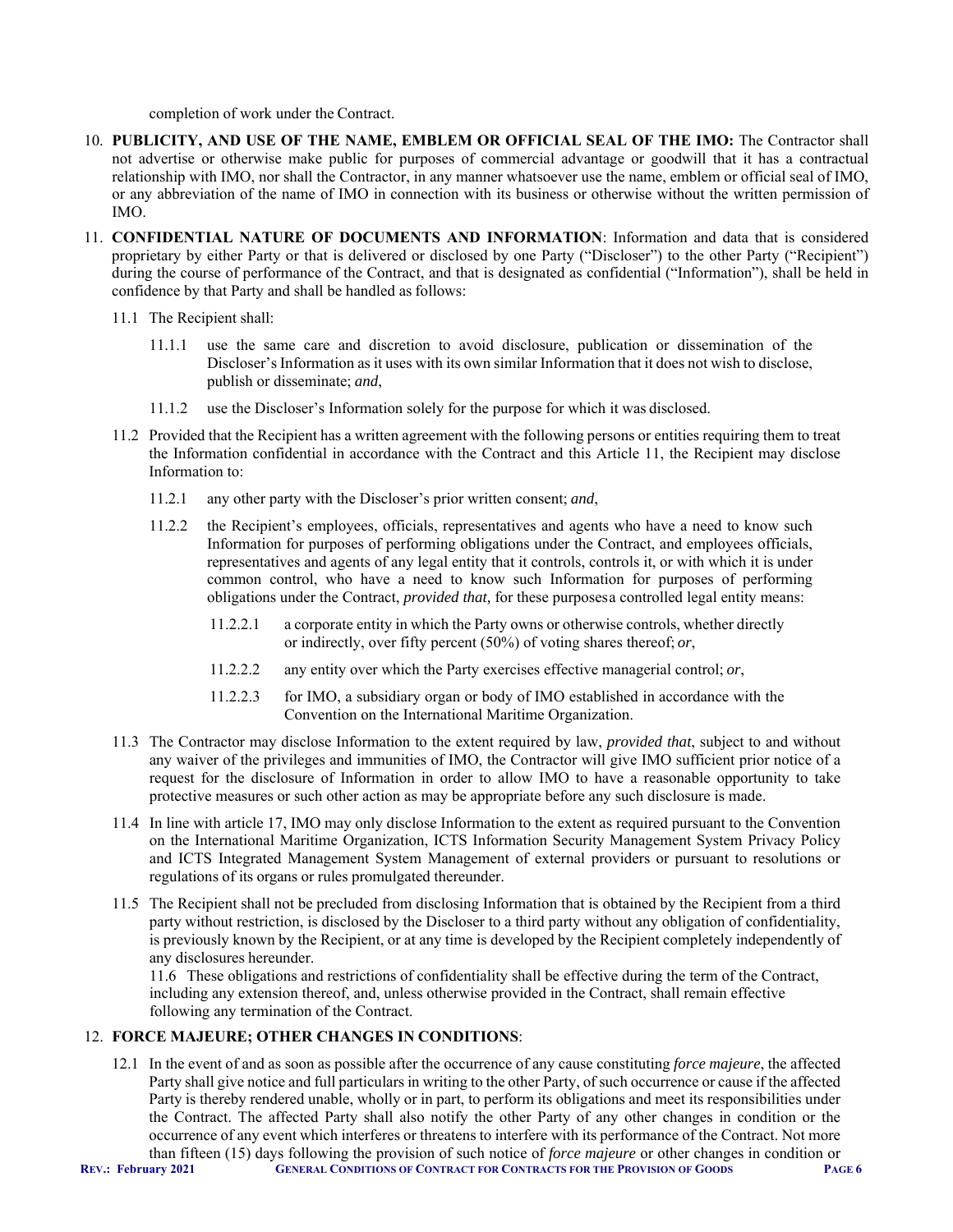occurrence, the affected Party shall also submit a statement to the other Party of estimated expenditures that will likely be incurred for the duration of the change in condition or occurrence or the event of *force majeure*. On receipt of the notice or notices required hereunder, the Party not affected by the occurrence of a cause constituting *force majeure* or changes in condition or occurrence shall take such action as it reasonably considers to be appropriate or necessary in the circumstances, including the granting to the affected Party of a reasonable extension of time in which to perform any obligations under the Contract.

- 12.2 If the Contractor is rendered unable, wholly or in part, by reason of *force majeure* to perform its obligations and meet its responsibilities under the Contract, IMO shall have the right to suspend or terminate the Contract on the same terms and conditions as are provided for in Article 13, "Termination," except that the period of notice shall be seven (7) days instead of thirty (30) days. In any case, IMO shall be entitled to consider the Contractor permanently unable to perform its obligations under the Contract in case the Contractor is unable to perform its obligations, wholly or in part, by reason of *force majeure* for any period in excess of ninety (90) days.
- 12.3 *Force majeure* as used herein means any unforeseeable and irresistible act of nature, any act of war (whether declared or not), invasion, revolution, insurrection, terrorism, epidemic, pandemic or any other acts of a similar nature or force, *provided that* such acts arise from causes beyond the control and without the fault or negligence of the Contractor. The Contractor acknowledges and agrees that, with respect to any obligations under the Contract that the Contractor must perform in areas in which IMO is engaged in, preparing to engage in, or disengaging from any capacity building or similar activities, any delays or failure to perform such obligations arising from or relating to harsh conditions within such areas, or to any incidents of civil unrest occurring in such areas, shall not, in and of itself, constitute *force majeure* under the Contract.

#### 13. **TERMINATION**:

- 13.1 Either Party may terminate the Contract for cause, in whole or in part, upon thirty (30) days' notice, in writing, to the other Party. The initiation of conciliation or arbitral proceedings in accordance with Article 16 "Settlement of Disputes," below, shall not be deemed to be a "cause" for or otherwise to be in itself a termination of the Contract.
- 13.2 IMO may terminate the Contract at any time by providing written notice to the Contractor in any case in which the mandate of IMO applicable to the performance of the Contract or the funding of IMO applicable to the Contract is curtailed or terminated, whether in whole or in part. In addition, unless otherwise provided by the Contract, upon sixty (60) day's advance written notice to the Contractor, IMO may terminate the Contract without having to provide any justification therefor.
- 13.3 In the event of any termination of the Contract, upon receipt of notice of termination that has been issued by IMO, the Contractor shall, except as may be directed by IMO in the notice of termination or otherwise in writing:
	- 13.3.1 take immediate steps to bring the performance of any obligations under the Contract to a close in a prompt and orderly manner, and in doing so, reduce expenses to a minimum;
	- 13.3.2 refrain from undertaking any further or additional commitments under the Contract as of and following the date of receipt of such notice;
	- 13.3.3 place no further subcontracts or orders for materials, services, or facilities, except as IMO and the Contractor agree in writing are necessary to complete any portion of the Contract that is not terminated;
	- 13.3.4 terminate all subcontracts or orders to the extent they relate to the portion of the Contract terminated;
	- 13.3.5 transfer title and deliver to IMO the fabricated or unfabricated parts, work in process, completed work, supplies, and other material produced or acquired for the portion of the Contract terminated;
	- 13.3.6 deliver all completed or partially completed plans, drawings, information, and other property that, if the Contract had been completed, would be required to be furnished to IMO thereunder;
	- 13.3.7 complete performance of the work not terminated; *and*
	- 13.3.8 take any other action that may be necessary, or that IMO may direct in writing, for the minimization of losses and for the protection and preservation of any property, whether tangible or intangible, related to the Contract that is in the possession of the Contractor and in which IMO has or may be reasonably expected to acquire an interest.
- 13.4 In the event of any termination of the Contract, IMO shall be entitled to obtain reasonable written accountings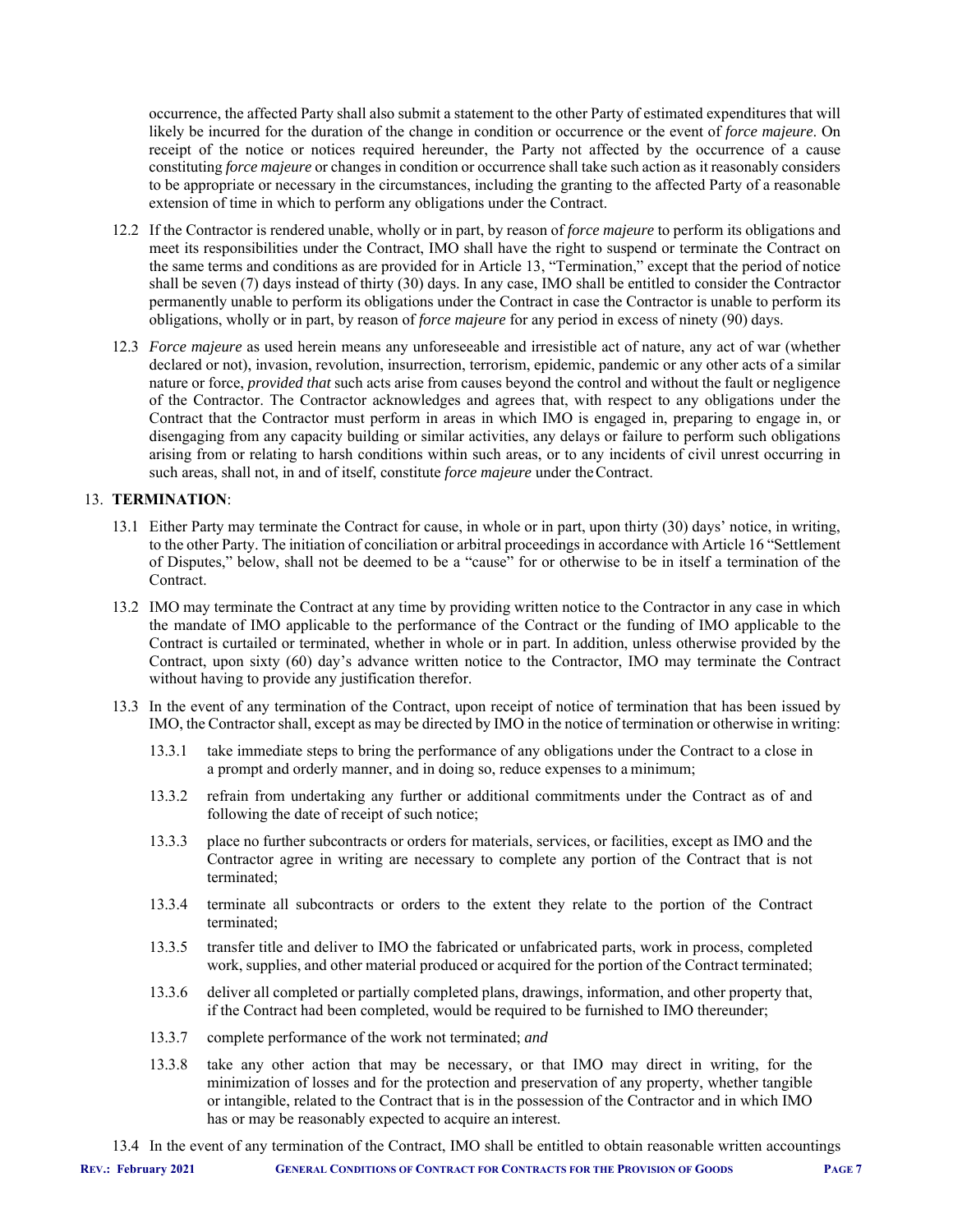from the Contractor concerning all obligations performed or pending in accordance with the Contract. In addition, IMO shall not be liable to pay the Contractor except for those goods delivered and services provided to IMO in accordance with the requirements of the Contract, but only if such goods or services were ordered, requested or otherwise provided prior to the Contractor's receipt of notice of termination from IMO or prior to the Contractor's tendering of notice of termination to IMO.

- 13.5 IMO may, without prejudice to any other right or remedy available to it, terminate the Contract forthwith in the event that:
	- 13.5.1 the Contractor is adjudged bankrupt, or is liquidated, or becomes insolvent, or applies for a moratorium or stay on any payment or repayment obligations, or applies to be declared insolvent;
	- 13.5.2 the Contractor is granted a moratorium or a stay, or is declared insolvent;
	- 13.5.3 the Contractor makes an assignment for the benefit of one or more of its creditors;
	- 13.5.4 a Receiver is appointed on account of the insolvency of the Contractor;
	- 13.5.5 the Contractor offers a settlement in lieu of bankruptcy or receivership; *or*
	- 13.5.6 IMO reasonably determines that the Contractor has become subject to a materially adverse change in its financial condition that threatens to substantially affect the ability of the Contractor to perform any of its obligations under the Contract.
- 13.6 Except as prohibited by law, the Contractor shall be bound to compensate IMO for all damages and costs, including, but not limited to, all costs incurred by IMO in any legal or non-legal proceedings, as a result of any of the events specified in Article 13.5, above, and resulting from or relating to a termination of the Contract, even if the Contractor is adjudged bankrupt, or is granted a moratorium or stay or is declared insolvent. The Contractor shall immediately inform the IMO of the occurrence of any of the events specified in Article 13.5, above, and shall provide IMO with any information pertinent thereto.
- 13.7 The provisions of this Article 13 are without prejudice to any other rights or remedies of IMO under the Contract or otherwise.
- 14. **NON-WAIVER OF RIGHTS**: The failure by either Party to exercise any rights available to it, whether under the Contract or otherwise, shall not be deemed for any purposes to constitute a waiver by the other Party of any such right or any remedy associated therewith, and shall not relieve the Parties of any of their obligations under the Contract.
- 15. **NON-EXCLUSIVITY:** Unless otherwise specified in the Contract, IMO shall have no obligation to purchase any minimum quantities of goods or services from the Contractor, and IMO shall have no limitation on its right to obtain goods or services of the same kind, quality and quantity described in the Contract, from any other source at any time.

# 16. **SETTLEMENT OF DISPUTES**:

- 16.1 **AMICABLE SETTLEMENT**: The Parties shall use their best efforts to amicably settle any dispute, controversy, or claim arising out of the Contract or the breach, termination, or invalidity thereof. Where the Parties wish to seek such an amicable settlement through conciliation, the conciliation shall take place in accordance with the Conciliation Rules then obtaining of the United Nations Commission on International Trade Law ("UNCITRAL"), or according to such other procedure as may be agreed between the Parties in writing.
- 16.2 **ARBITRATION**: Any dispute, controversy, or claim between the Parties arising out of the Contract or the breach, termination, or invalidity thereof, unless settled amicably under Article 16.1, above, within sixty (60) days after receipt by one Party of the other Party's written request for such amicable settlement, shall be referred by either Party to arbitration in accordance with the UNCITRAL Arbitration Rules then obtaining. The decisions of the arbitral tribunal shall be based on general principles of international commercial law. The arbitral tribunal shall be empowered to order the return or destruction of goods or any property, whether tangible or intangible, or of any confidential information provided under the Contract, order the termination of the Contract, or order that any other protective measures be taken with respect to the goods, services or any other property, whether tangible or intangible, or of any confidential information provided under the Contract, as appropriate, all in accordance with the authority of the arbitral tribunal pursuant to Article 26 ("Interim measures") and Article 34 ("Form and effect of the award") of the UNCITRAL Arbitration Rules. The arbitral tribunal shall have no authority to award punitive damages. In addition, unless otherwise expressly provided in the Contract, the arbitral tribunal shall have no authority to award interest in excess of the London Inter-Bank Offered Rate ("LIBOR") then prevailing, and any such interest shall be simple interest only. The Parties shall be bound by any arbitration award rendered as a result of such arbitration as the final adjudication of any such dispute, controversy, or claim. The place of arbitration shall be London, United Kingdom.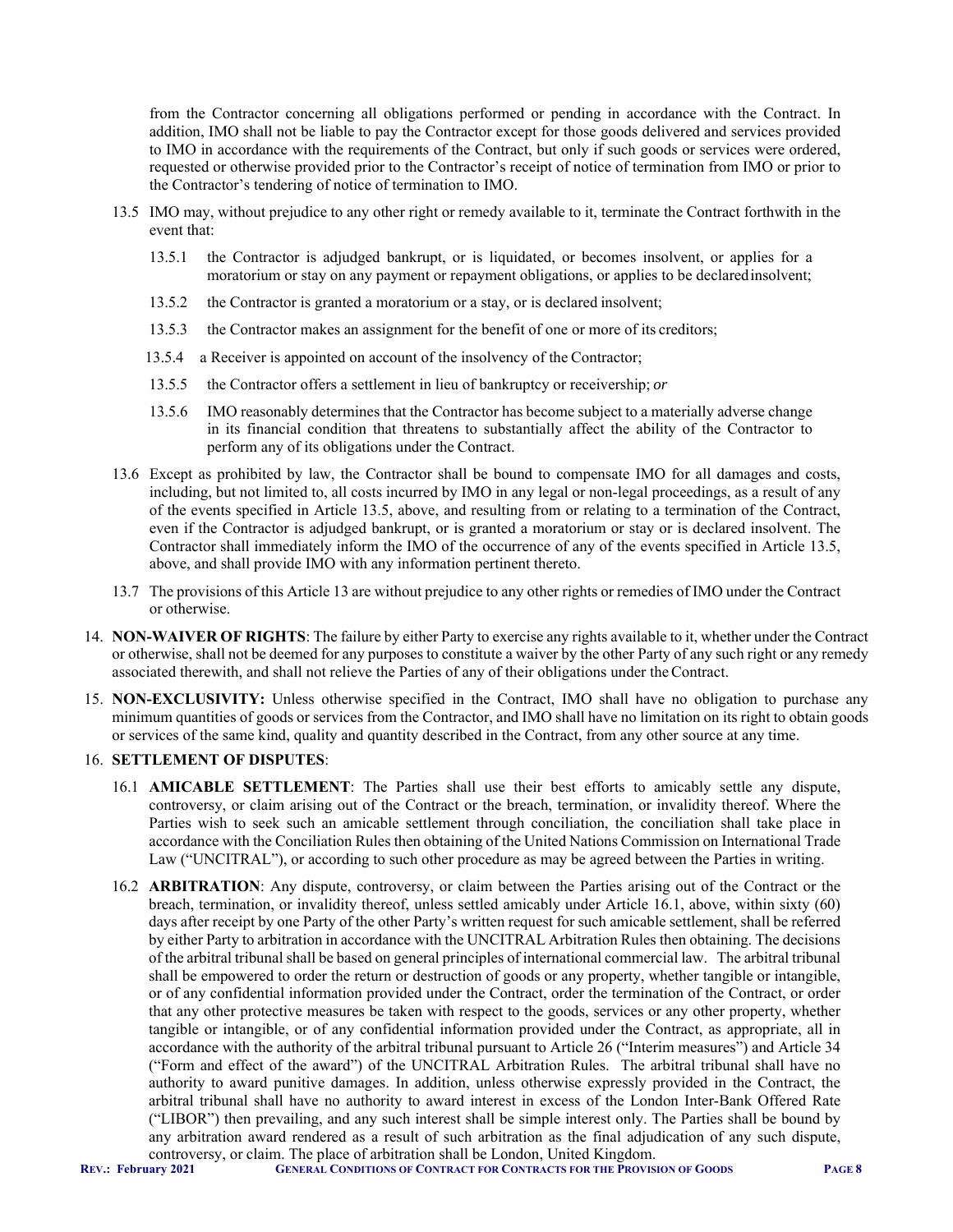17. **PRIVILEGES AND IMMUNITIES**: IMO is an international intergovernmental organization that is subject to international law and, therefore, not subject to a national legislation. As a United Nations Specialized Agency, IMO enjoys the Privileges and Immunities awarded in the Convention on the Privileges and Immunities of the Specialized Agencies of 1947, including the immunity of legal process and the immunity of execution. Nothing in or relating to the Contract shall be deemed a waiver, express or implied, of any of the privileges and immunities of IMO, including its subsidiary organs and bodies-.

### 18. **TAX EXEMPTION**:

- 18.1 Article III, Section 9, of the Convention on the Privileges and Immunities of the Specialized Agencies provides, *inter alia*, that IMO, including its subsidiary organs and bodies, is exempt from all direct taxes, except charges for public utility services, and is exempt from customs restrictions, duties, and charges of a similar nature in respect of articles imported or exported for its official use. In the event any governmental authority refuses to recognize the exemptions of IMO from such taxes, restrictions, duties, or charges, the Contractor shall immediately consult with IMO to determine a mutually acceptable procedure.
- 18.2 The Contractor authorizes IMO to deduct from the Contractor's invoices any amount representing such taxes, duties or charges, unless the Contractor has consulted with IMO before the payment thereof and IMO has, in each instance, specifically authorized the Contractor to pay such taxes, duties, or charges under written protest. In that event, the Contractor shall provide IMO with written evidence that payment of such taxes, duties or charges has been made and appropriately authorized, and IMO shall reimburse the Contractor for any such taxes, duties, or charges so authorized by IMO and paid by the Contractor under written protest.

#### 19. **MODIFICATIONS**:

19.1 Only the Director, Administrative Division, or such other contracting authority as IMO has made known to the Contractor in writing, possesses the authority to agree on behalf of IMO to any modification of or change in the Contract, to a waiver of any of its provisions or to any additional contractual relationship of any kind with the Contractor. Accordingly, no modification or change in the Contract shall be valid and enforceable against IMO unless provided by a valid written amendment to the Contract signed by the Contractor and the Director, Administrative Division or such other contracting authority.

19.2 If the Contract shall be extended for additional periods in accordance with the terms and conditions of the Contract, the terms and conditions applicable to any such extended term of the Contract shall be the same terms and conditions as set forth in the Contract, unless the Parties shall have agreed otherwise pursuant to a valid amendment concluded in accordance with Article 19.1 above.

19.3 The terms or conditions of any supplemental undertakings, licenses, or other forms of agreement concerning any goods or services provided under the Contract shall not be valid and enforceable against IMO nor in any way shall constitute an agreement by IMO thereto unless any such undertakings, licenses or other forms are the subject of a valid amendment concluded in accordance with Article 19.1, above.

#### 20. **AUDITS AND INVESTIGATIONS**:

- 20.1 Each invoice paid by IMO shall be subject to a post-payment audit by auditors, whether internal or external, of IMO or by other authorized and qualified agents of IMO at any time during the term of the Contract and for a period of three (3) years following the expiration or prior termination of the Contract. IMO shall be entitled to a refund from the Contractor for any amounts shown by such audits to have been paid by IMO other than in accordance with the terms and conditions of the Contract.
- 20.2 IMO may conduct investigations relating to any aspect of the Contract or the award thereof, the obligations performed under the Contract, and the operations of the Contractor generally relating to performance of the Contract at any time during the term of the Contract and for a period of three (3) years following the expiration or prior termination of the Contract.
- 20.3 The Contractor shall provide its full and timely cooperation with any such inspections, post-payment audits or investigations. Such cooperation shall include, but shall not be limited to, the Contractor's obligation to make available its personnel and any relevant documentation for such purposes at reasonable times and on reasonable conditions and to grant to IMO access to the Contractor's premises at reasonable times and on reasonable conditions in connection with such access to the Contractor's personnel and relevant documentation. The Contractor shall require its agents, including, but not limited to, the Contractor's attorneys, accountants or other advisers, to reasonably cooperate with any inspections, post-payment audits or investigations carried out by IMO hereunder.